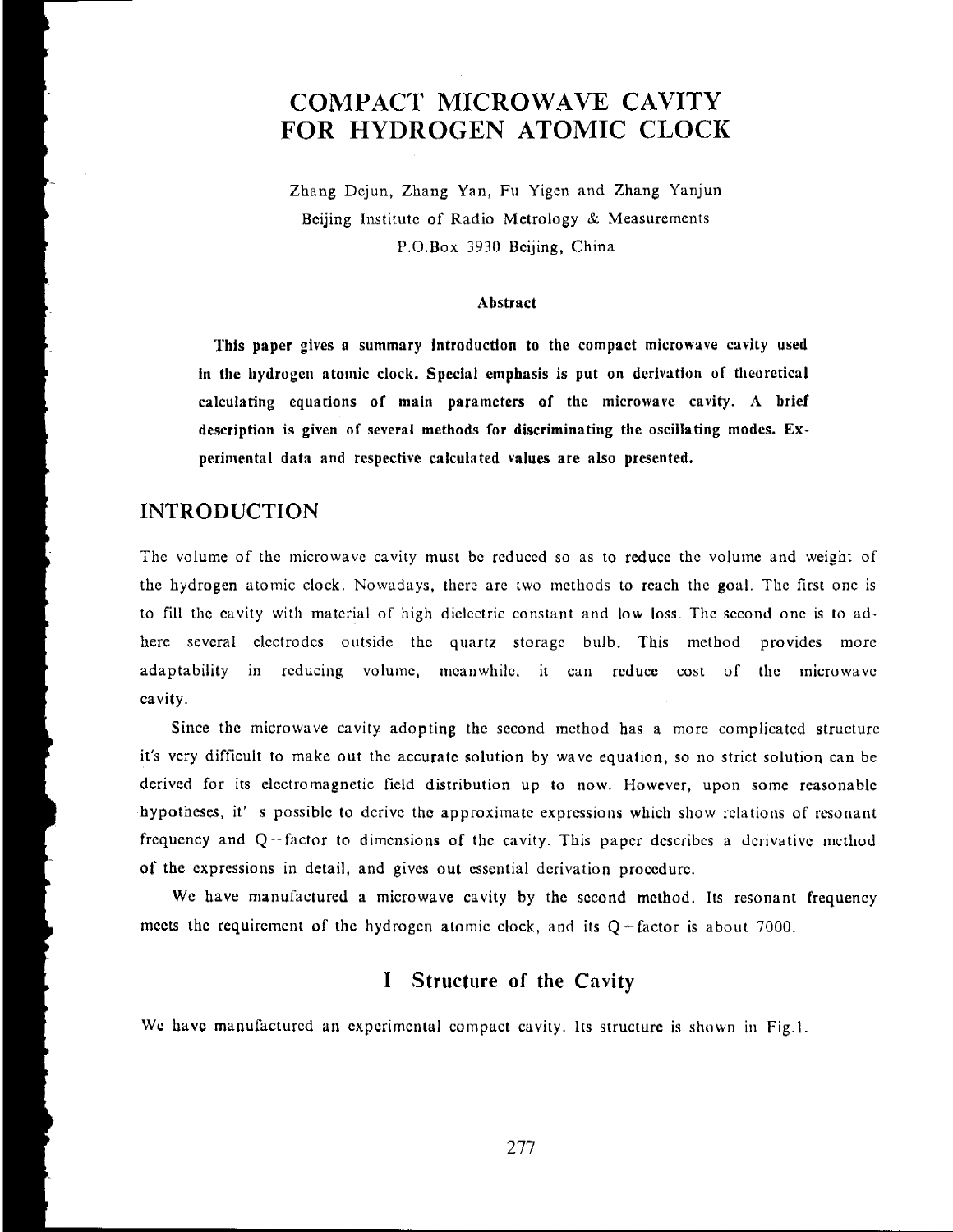| <b>Report Documentation Page</b>                                                                                                                                                                                                                                                                                                                                                                                                                                                                                                                                                                                                                                                                                                                                                                                                                                   |                             |                              |                                                     | Form Approved<br>OMB No. 0704-0188                 |                           |
|--------------------------------------------------------------------------------------------------------------------------------------------------------------------------------------------------------------------------------------------------------------------------------------------------------------------------------------------------------------------------------------------------------------------------------------------------------------------------------------------------------------------------------------------------------------------------------------------------------------------------------------------------------------------------------------------------------------------------------------------------------------------------------------------------------------------------------------------------------------------|-----------------------------|------------------------------|-----------------------------------------------------|----------------------------------------------------|---------------------------|
| Public reporting burden for the collection of information is estimated to average 1 hour per response, including the time for reviewing instructions, searching existing data sources, gathering and<br>maintaining the data needed, and completing and reviewing the collection of information. Send comments regarding this burden estimate or any other aspect of this collection of information,<br>including suggestions for reducing this burden, to Washington Headquarters Services, Directorate for Information Operations and Reports, 1215 Jefferson Davis Highway, Suite 1204, Arlington<br>VA 22202-4302. Respondents should be aware that notwithstanding any other provision of law, no person shall be subject to a penalty for failing to comply with a collection of information if it<br>does not display a currently valid OMB control number. |                             |                              |                                                     |                                                    |                           |
| 1. REPORT DATE<br>2. REPORT TYPE<br><b>DEC 1991</b>                                                                                                                                                                                                                                                                                                                                                                                                                                                                                                                                                                                                                                                                                                                                                                                                                |                             |                              | <b>3. DATES COVERED</b><br>00-00-1991 to 00-00-1991 |                                                    |                           |
| <b>4. TITLE AND SUBTITLE</b>                                                                                                                                                                                                                                                                                                                                                                                                                                                                                                                                                                                                                                                                                                                                                                                                                                       |                             |                              |                                                     | 5a. CONTRACT NUMBER                                |                           |
| <b>Compact Microwave Cavity for Hydrogen Atomic Clock</b>                                                                                                                                                                                                                                                                                                                                                                                                                                                                                                                                                                                                                                                                                                                                                                                                          |                             |                              |                                                     | <b>5b. GRANT NUMBER</b>                            |                           |
|                                                                                                                                                                                                                                                                                                                                                                                                                                                                                                                                                                                                                                                                                                                                                                                                                                                                    |                             |                              |                                                     | 5c. PROGRAM ELEMENT NUMBER                         |                           |
| 6. AUTHOR(S)                                                                                                                                                                                                                                                                                                                                                                                                                                                                                                                                                                                                                                                                                                                                                                                                                                                       |                             |                              |                                                     | <b>5d. PROJECT NUMBER</b>                          |                           |
|                                                                                                                                                                                                                                                                                                                                                                                                                                                                                                                                                                                                                                                                                                                                                                                                                                                                    |                             |                              |                                                     | <b>5e. TASK NUMBER</b>                             |                           |
|                                                                                                                                                                                                                                                                                                                                                                                                                                                                                                                                                                                                                                                                                                                                                                                                                                                                    |                             |                              |                                                     | 5f. WORK UNIT NUMBER                               |                           |
| 7. PERFORMING ORGANIZATION NAME(S) AND ADDRESS(ES)<br>Beijing Institute of Radio Metrology & Measurcments, , P.O.Box<br>3930, Beijing, China,                                                                                                                                                                                                                                                                                                                                                                                                                                                                                                                                                                                                                                                                                                                      |                             |                              |                                                     | 8. PERFORMING ORGANIZATION<br><b>REPORT NUMBER</b> |                           |
| 9. SPONSORING/MONITORING AGENCY NAME(S) AND ADDRESS(ES)                                                                                                                                                                                                                                                                                                                                                                                                                                                                                                                                                                                                                                                                                                                                                                                                            |                             |                              |                                                     | 10. SPONSOR/MONITOR'S ACRONYM(S)                   |                           |
|                                                                                                                                                                                                                                                                                                                                                                                                                                                                                                                                                                                                                                                                                                                                                                                                                                                                    |                             |                              |                                                     | 11. SPONSOR/MONITOR'S REPORT<br>NUMBER(S)          |                           |
| 12. DISTRIBUTION/AVAILABILITY STATEMENT<br>Approved for public release; distribution unlimited                                                                                                                                                                                                                                                                                                                                                                                                                                                                                                                                                                                                                                                                                                                                                                     |                             |                              |                                                     |                                                    |                           |
| <b>13. SUPPLEMENTARY NOTES</b><br>See also ADA255837. 23rd Annual Precise Time and Time Interval (PTTI) Applications and Planning<br>Meeting, Pasadena, CA, 3-5 Dec 1991                                                                                                                                                                                                                                                                                                                                                                                                                                                                                                                                                                                                                                                                                           |                             |                              |                                                     |                                                    |                           |
| 14. ABSTRACT<br>see report                                                                                                                                                                                                                                                                                                                                                                                                                                                                                                                                                                                                                                                                                                                                                                                                                                         |                             |                              |                                                     |                                                    |                           |
| <b>15. SUBJECT TERMS</b>                                                                                                                                                                                                                                                                                                                                                                                                                                                                                                                                                                                                                                                                                                                                                                                                                                           |                             |                              |                                                     |                                                    |                           |
| 16. SECURITY CLASSIFICATION OF:<br>17. LIMITATION OF                                                                                                                                                                                                                                                                                                                                                                                                                                                                                                                                                                                                                                                                                                                                                                                                               |                             |                              |                                                     | 18. NUMBER                                         | 19a. NAME OF              |
| a. REPORT<br>unclassified                                                                                                                                                                                                                                                                                                                                                                                                                                                                                                                                                                                                                                                                                                                                                                                                                                          | b. ABSTRACT<br>unclassified | c. THIS PAGE<br>unclassified | <b>ABSTRACT</b><br>Same as<br><b>Report (SAR)</b>   | OF PAGES<br>9                                      | <b>RESPONSIBLE PERSON</b> |

**Standard Form 298 (Rev. 8-98)**<br>Prescribed by ANSI Std Z39-18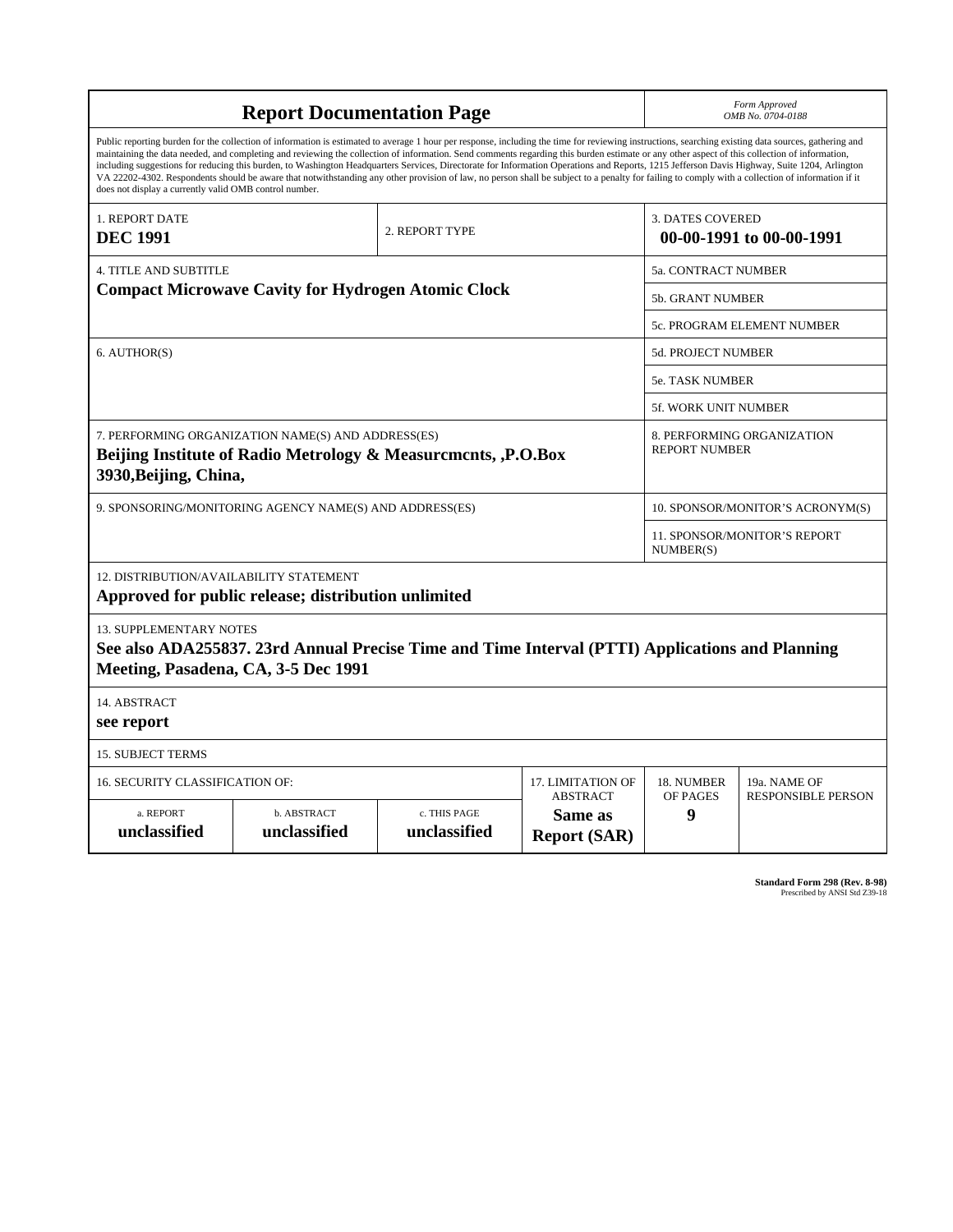

Figure 1. Structure of the Resonant Cavity

The outer cavity made of copper or aluminum is designed mainly to shield electromagnetic field of the electrodes. There is a quartz bulb in the outer cavity. It serves as a container of hydrogen atoms and a supporter of the electrodes as well. Usually four electrodes (two or three also allowed) are used, which are adhered on the quartz bulb by epoxy resin.

The resonant frequency of the cavity depends on the dimensions of the cavity and in particular on the adhered electrodes. The  $Q$ -factor is related to dimensions of the cavity, the metal material used and energy loss of the glue.

There is a piston on the top cover of the cavity (not shown in Fig.1) Its function is to coarsely adjust the resonant frequency of the cavity. Three holes in the bottom plate are for two coupling rings and a varactor diode respectively.

## **II** Basic Parameters of the Resonant Cavity

In the microwave cavity shown in Figure 1, there are many wave modes. The electromagnetic field structure shown in Figure 2 is similar to  $TE_{011}$  mode, and it is the right mode required by the hydrogen atomic clock. Now we derive the estimate formulas for the basic parameters of the resonant cavity using the distribution of the electromagnetic field shown in Figure 2.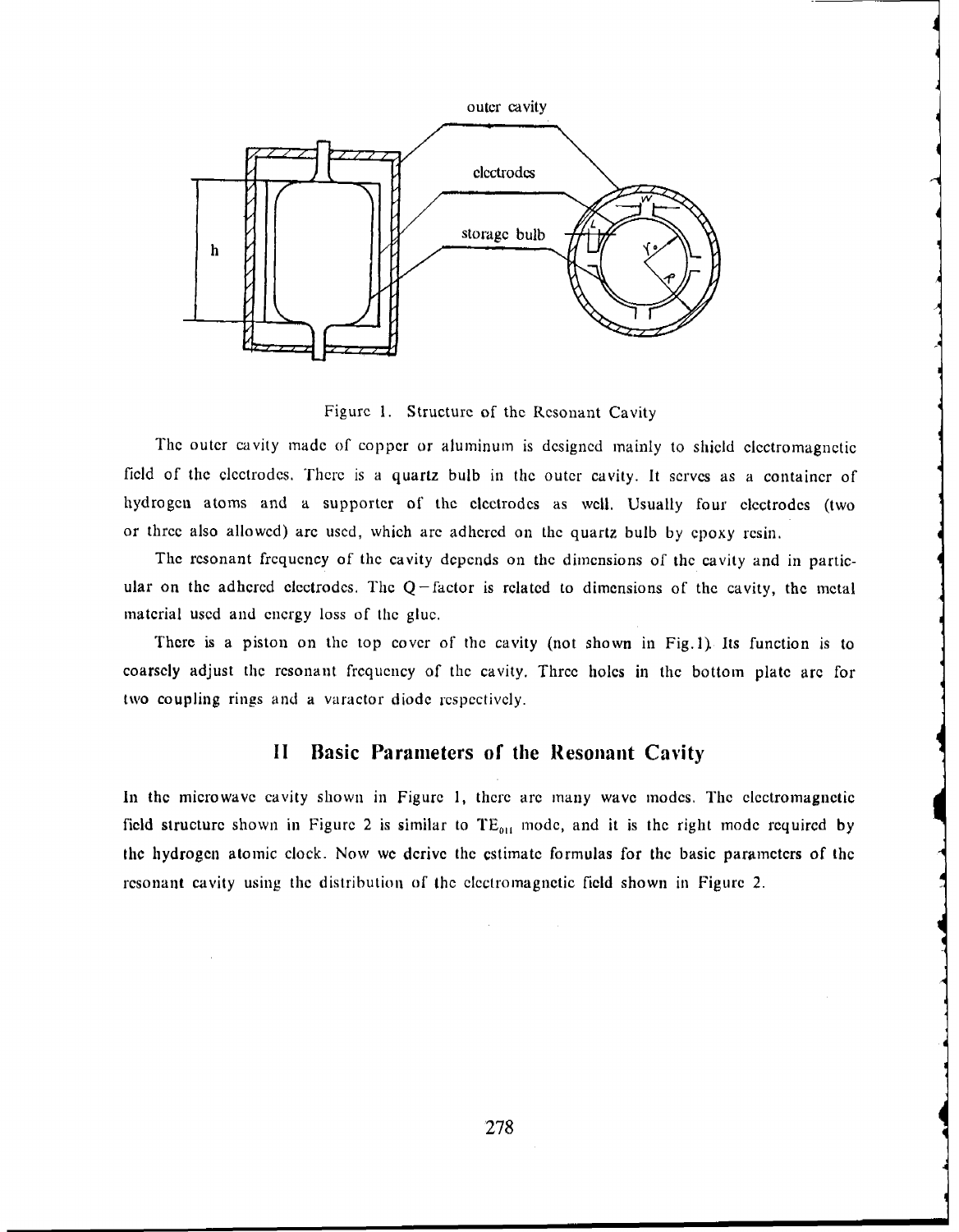

Figurc 2. Distribution of the Elcctromagnetic Field

**Assurnc** that the electric ficld is distributcd uniformly only between parallel parts of each pair of electrodes. Considering symmetry of the cavity, only the electromagnetic field distribution both outside and in one region is shwon in Figure 3.  $\vec{E}$  represents electric field vector, and can be writtcn **as** 

$$
\vec{E} = \vec{i}, E_0 \sin \omega t \tag{1}
$$

 $E = I_y L_0 \sin \omega t$ <br>where  $E_0$  is amplitude,  $\omega$  is angular frequency, t is time, and  $\vec{i}$ , is unit vector of y axis.



Figurc **3.** Elcctromagnetic Ficld Distribution near the Parallel Parts of **two** Electrodes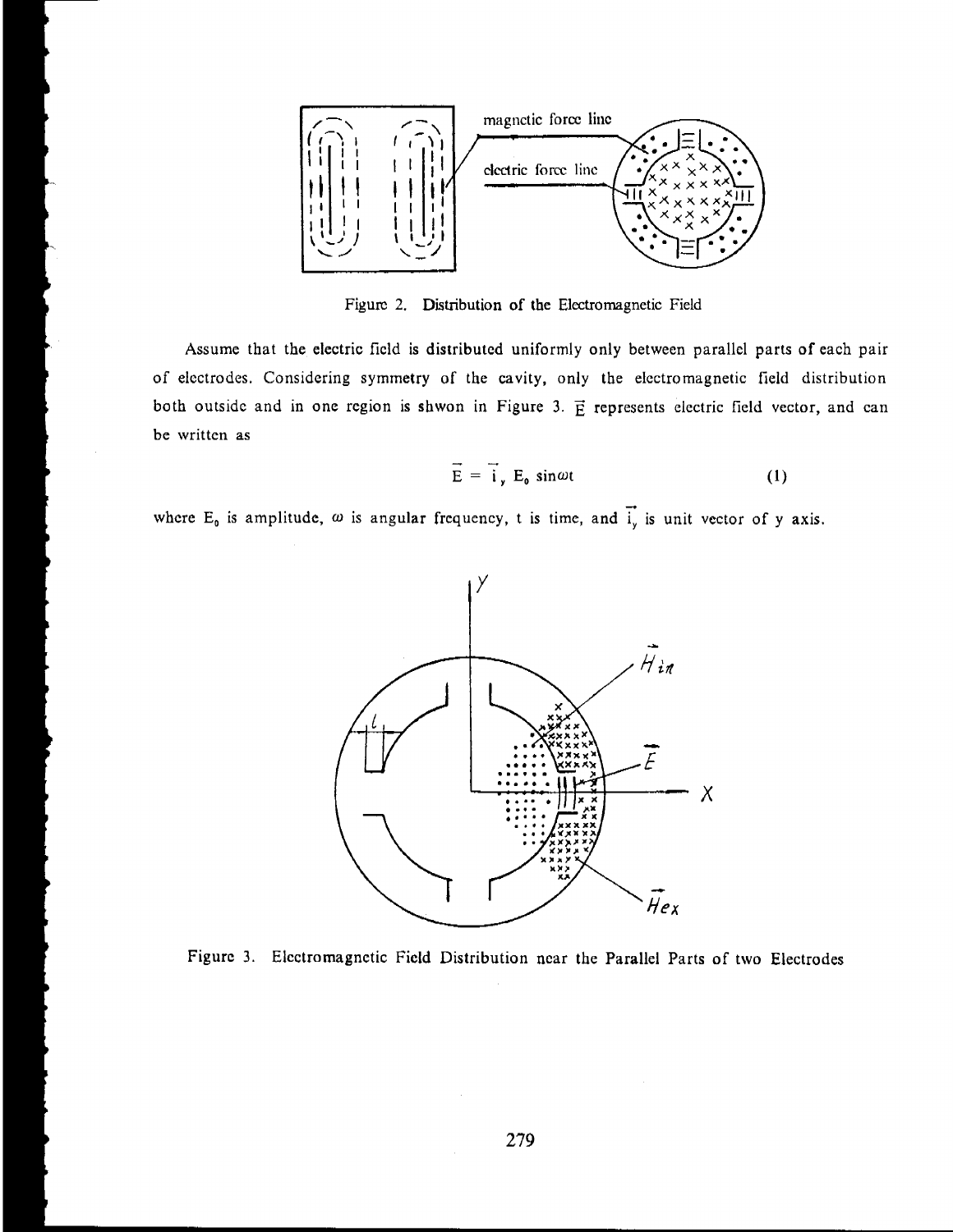$\vec{F}$  - containst meanatic density in ergo between the electrodes let  $\vec{F}$ Let  $\vec{H}$ <sub>in</sub> represent magnetic density in area between the electrodes, let  $\vec{H}$ <sub>ex</sub> represent magnctic intensity in area between the electrodes and the outer cavity, and both them are regarded as uniformly distributed in their respective areas. Let  $A_1 = \pi r_0^2$ ,  $A_2 = \pi (R^2 - r_0^2)$ . According to closed characteristic of the magnetic field line, we have

$$
A_1 \vec{H}_{in} = -A_2 H_{\alpha}
$$
 (2a)

$$
\vec{H}_{in} = \vec{i}_a \quad H_0 \cos \omega t \tag{2b}
$$

$$
\overrightarrow{H}_{\epsilon_{\mathbf{x}}} = -\overrightarrow{i}_{\epsilon} \frac{A_{i}}{A_{2}} H_{0} \cos \omega t
$$
 (2c)

### a. Resonant Frequency

When the microwave cavity resonates, there exist the following relations<sup>[1]</sup>

$$
W_0 = W_e (t) + W_m (t) = W_{\epsilon, max} = \frac{\varepsilon_0}{2} \int_0^t \vec{E} |^2 dv
$$
  
=  $W_{m, max} = \frac{\mu_0}{2} \int_{V_m} |\vec{H}_{in}|^2 dv + \frac{\mu_0}{2} \int_{V_m} |\vec{H}_{ex}|^2 dv$  (3)

where  $W_0$  is the total energy stored in the resonating cavity,  $W_a$  and  $W_m$  are electric energy and magnetic energy in the cavity respectively,  $\varepsilon_0$  and  $\mu_0$  are dielectric constant and magnetic inductivity respcctivcly, V rcprcscnts thc volumc of thc rcgion bctwcen parallel parts of clectrodes,  $V_{in}$  is the volume of the cylinder enclosed by the electrodes,  $V_{ex}$  is the volume of the region between the electrodes and the outer cavity.

Rcfcrring to Figure 1, **exprcssion** (3) can **bc changcd** into the following cxprcssions

$$
W_{e, max} = \frac{1}{2} \varepsilon_0 N \omega l h E_0^2
$$
 (4)  

$$
W_{m, max} = \frac{1}{2} \mu_0 A_1 h(l + \frac{A_1}{A_2}) H_0^2
$$
 (5)

where N is the number of electrodes.

Substituting expressions (4) **and** (5) into exprcssion **(31** wc get the expression of **E,** 

$$
E_0 = \sqrt{\frac{\mu_0 A_1 (1 + \frac{A_1}{A_2})}{\epsilon_0 N \omega l}} \cdot H_0
$$
 (6)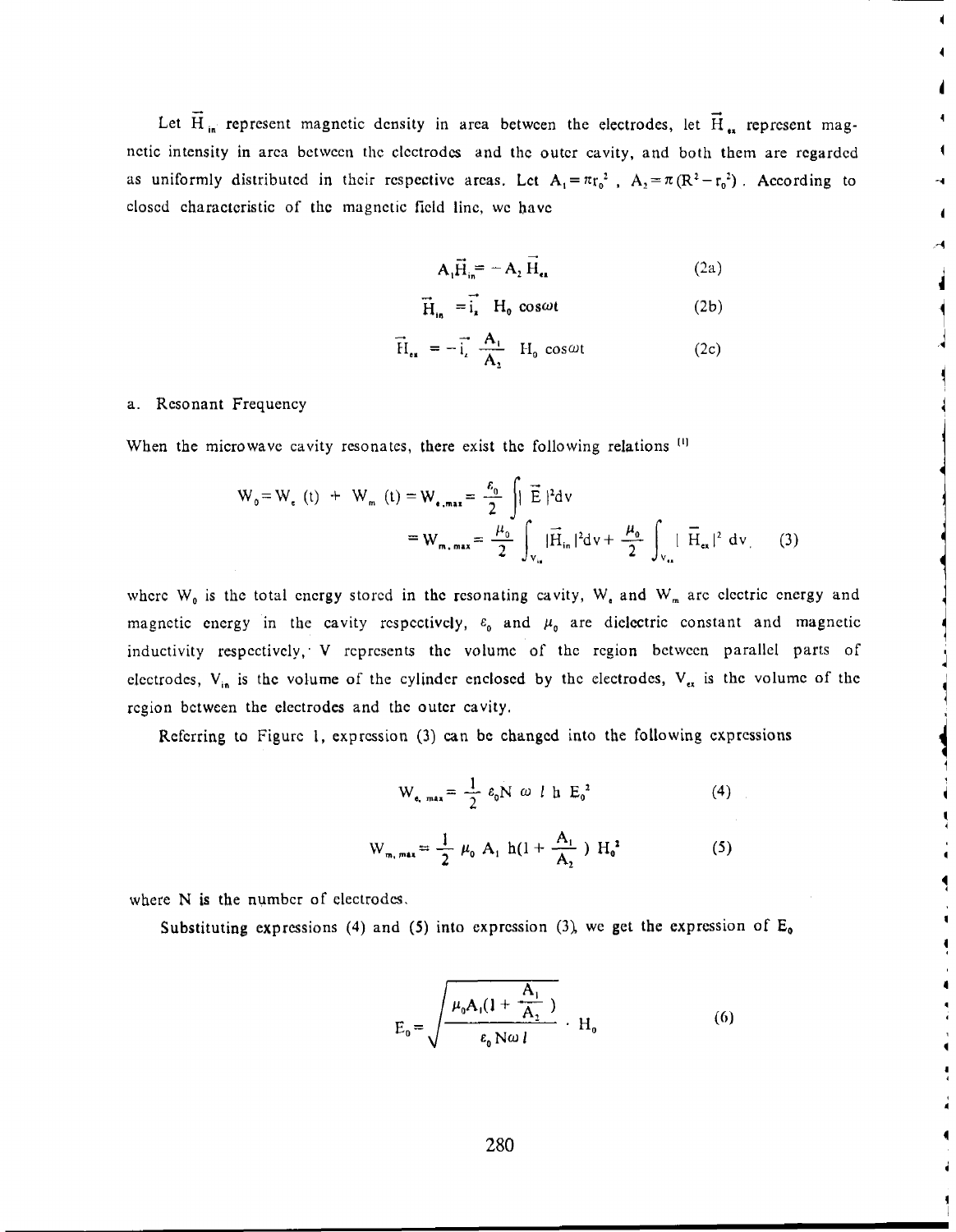As shown in Figure 3, in the X-axis direction, the magnetic intensity  $\vec{H}_{in}$  transits to  $\vec{H}_{ex}$  in the region between parallel parts of two electrodes. In this transitional region, magnetic densi-<br>the second parallel parts and approached as  $\overrightarrow{H} = \overrightarrow{L} + \overrightarrow{H}(\alpha)$ . Also, it also differential from of ty is a function of x axis, and recorded as  $\vec{H} = \vec{i}$ ,  $H(x)$  According to differential form of Maxwell's equations and expression (1), we have

$$
\nabla \times \vec{H} = \varepsilon_0 \frac{\partial \vec{E}}{\partial t} = \vec{i}_y \omega_0 E_0 \varepsilon_0 \cos \omega t \tag{7}
$$

where  $\omega_0$  is the angular frequency when the cavity is resonating.

In the transitional rcgion shown in Figurc 3, if thc magnctic dcnsity is rcgardcd as linearly changing, and the length of the transiting region is  $\frac{3}{2}l$ , then

$$
\nabla \times \vec{H} = -\vec{i}_y \frac{\partial H(x)}{\partial x}
$$
  

$$
= -\vec{i}_y \frac{H(x_{ex}) - H_{(x_{in})}}{\frac{3}{2}l}
$$
  

$$
= \vec{i}_y \frac{2}{3l} H_0(1 + \frac{A_1}{A_2}) \cos \omega t
$$
 (8)

By using expressions (7) and **(8)**, we can get

$$
E_0 = \frac{2}{3} \frac{(1 + \frac{A_1}{A_2}) H_0}{\epsilon_0 \omega_0 l}
$$
 (9)

substituting expression (9) into expression (6) and having  $A_1 = \pi r_0^2$ , we can get

$$
\omega_0 = \frac{2c}{3r_0} \sqrt{(1 + \frac{A_1}{A_2}) \frac{NW}{\pi l}}
$$
 (10)

where  $C = \frac{1}{\sqrt{a}}$  $\sqrt{\mu_0 \epsilon_0}$  is the light velocity in free space.

b.  $Q$  - factor

According to the definition of  $Q$  -factor of the cavity, we have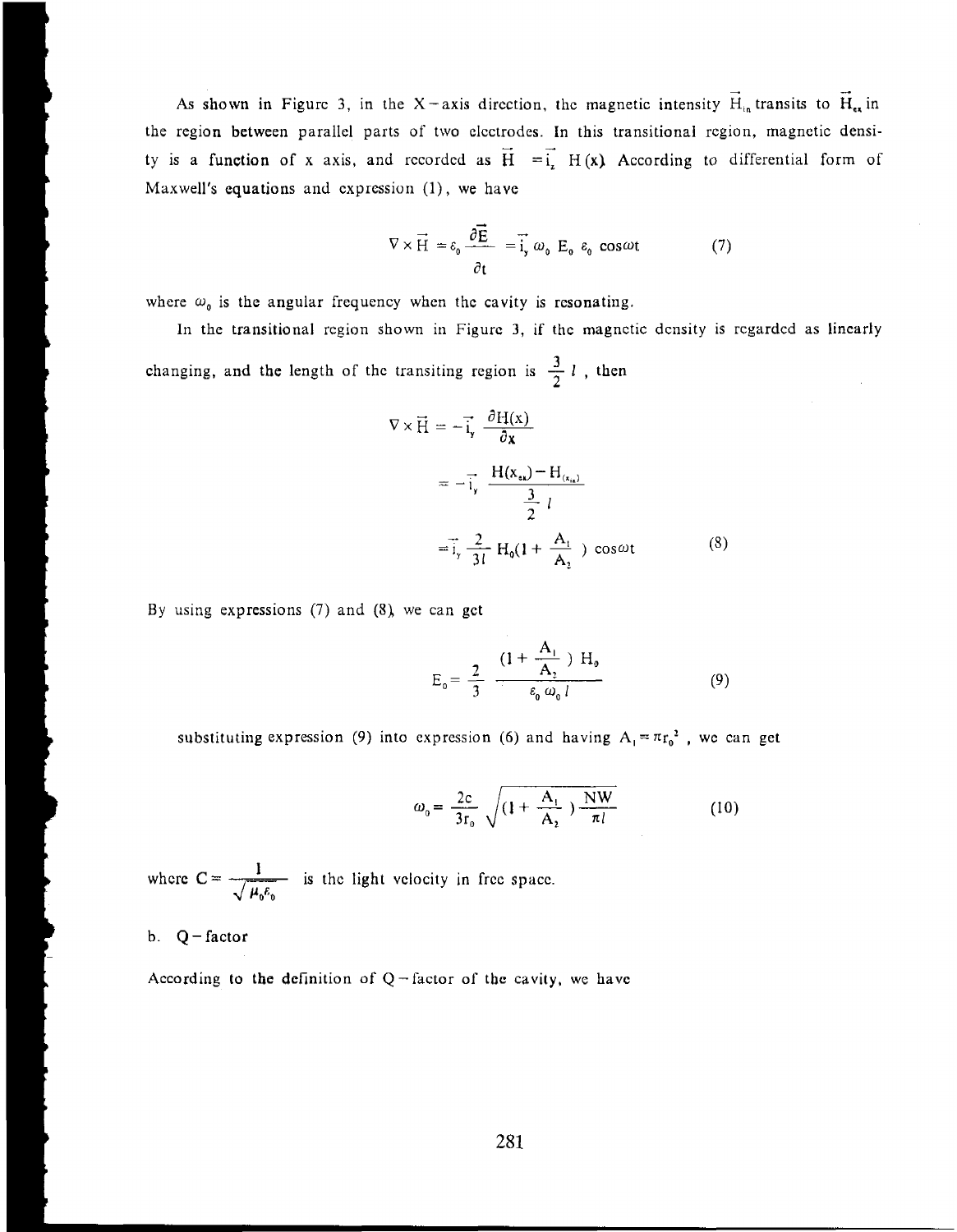$$
Q = \frac{\omega_0 W_0}{P_0} \tag{11}
$$

where  $P_0$  is the power loss in the resonating cavity. The energy loss in the cavity mainly refers to thc loss on **the** metal surface. If thc mcdiuln loss can **bc** ncglcctcd, wc **can get** thc approximate formula to calculate P<sub>0</sub> as follows<sup>[1]</sup>

$$
P_0 = \frac{R_s}{2} \int_s |\vec{H}_t|^2 ds
$$
 (12)

 $\overline{a}$ where H<sub>1</sub> represents the tangential component of the magnetic density on the metal surfaces in the cavity, S is the total area of metal surface in the cavity, R<sub>s</sub> is expressed by the following formula

$$
R_s = \frac{\delta}{2} \omega_0 \mu_0 \tag{13}
$$

where  $\delta$  is the skin effect depth of electromagnetic field in the metal wall. We suppose that the skin effect depths are the same in all the metal surfaces, i.e., all  $R_s$  are regarded as the same value when calculating the energy loss on the metal surfaces.

When calculating the energy loss on the electrodes surfaces, we also deal with the N pieces of electrodes as a cylinder tube aproximately. Let  $S_1$  represent the inner surface area of the outer cavity, S, and **S,** the outcr and inncr surface arcas of **thc** cylindcr tubc rcspcctivcly, **S,** the inner surface area of top cover and bottom plate of the outer cavity. By using expression (12) we get

$$
P_0 = \frac{R_s}{2} \left( \int_{S_1} | \vec{H}_{es} |^2 ds_1 + \int_{S_2} | \vec{H}_{es} |^2 ds_2 \right) + \int_{S_3} | \vec{H}_{is} |^2 ds_3 + \int_{S_4} | \vec{H}_{es} |^2 ds_4 \right) \tag{14}
$$

Substituting expression (2) into expression (4) and having  $S_4 = 2\pi R^2$ , we get

$$
P_0 = \pi R_s h H_0^2 [r_0 + (r_0 + R + \frac{R^2}{h}) (\frac{A_1}{A_2})^2 ]
$$
 (15)

Hy using cxprcssions **(3)** , **(5) (15)** and (I **1)** wc call gct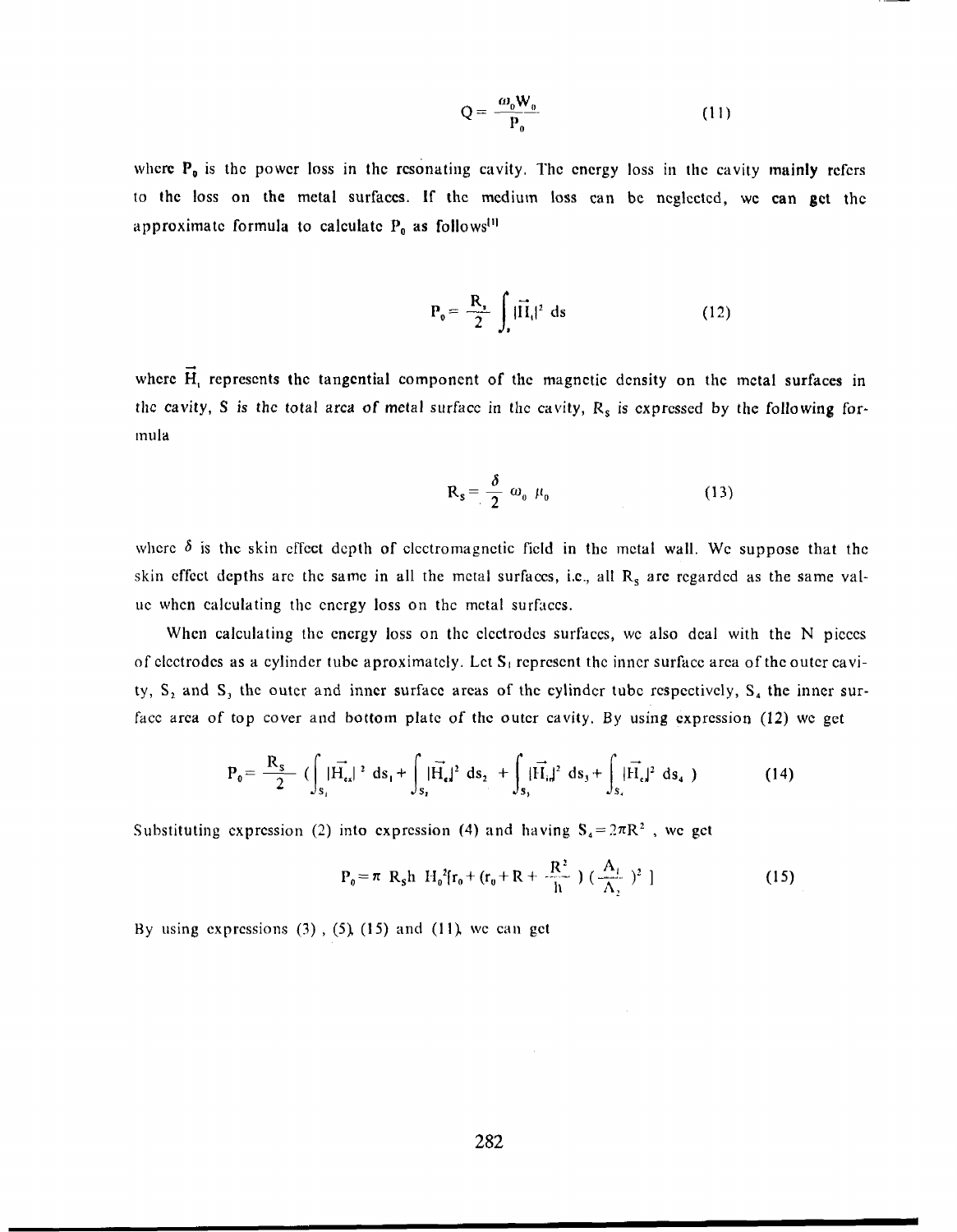$$
Q_0 = \frac{r_0 \omega_0 \mu_0}{2R_s} \frac{1 + \frac{A_1}{A_2}}{1 + (1 + \frac{R}{r_0} + \frac{R^2}{hr_0}) (\frac{A_1}{A_2})^2}
$$

Then substituting expression (13) into this one, we can get the final expression of  $Q_0$ 

$$
Q_0 = \frac{r_0}{\delta} \frac{1 + \frac{A_1}{A_2}}{1 + (1 + \frac{R}{r_0} + \frac{R^2}{hr_0})(\frac{A_1}{A_2})^2}
$$
(16)

## **Judgement of the Oscillation Mode**

Besides the oscillation mode shown in Figure 2, there are many other unnecessary modes in the resonant cavity. No wonder that identification of oscillation modes is of great importance. For this purpose, two methods arc dcscribed hereafter.

### a. Turning the Direction of the Coupling Ring

As scen from Figure 2, the magnetic density is radial near the bottom plate. One of the two coupling rings on thc bottom platc is fixcd for excitation, thc othcr one can bc turned in dircction for coupling. For the ficld distribution shown in Figurc 2, thc cncrgy output of coupling will be the largest when the turnable ring is made perpendicular to the radial direction.

### b. Using **the** Perturbation Thcory

From the perturbation theory<sup>[2]</sup>, we know that the frequency rises when a small piece of conductor is placed on the point where the magnetic field is dominant. The frequency falls when a small piece of conductor is placed on the point where the electric field is dominant. The frcqucncy **change** in accordance with perturbation thcory can bc got by placing copper block into thc electric field rcgion and thc magnetic ficld region.

In addition to the above-mentioned methods, other methods can also be used to identify thc oscillation modc of the rcsonant cavity. For cxamplc, thc thcory of rcsonant cavity indicates that Q is the highest when the oscillation mode is  $TE_{011}$ . The field structure shown in Figure 2 is similar to  $TE_{011}$  mode, so the Q -factor is high, too.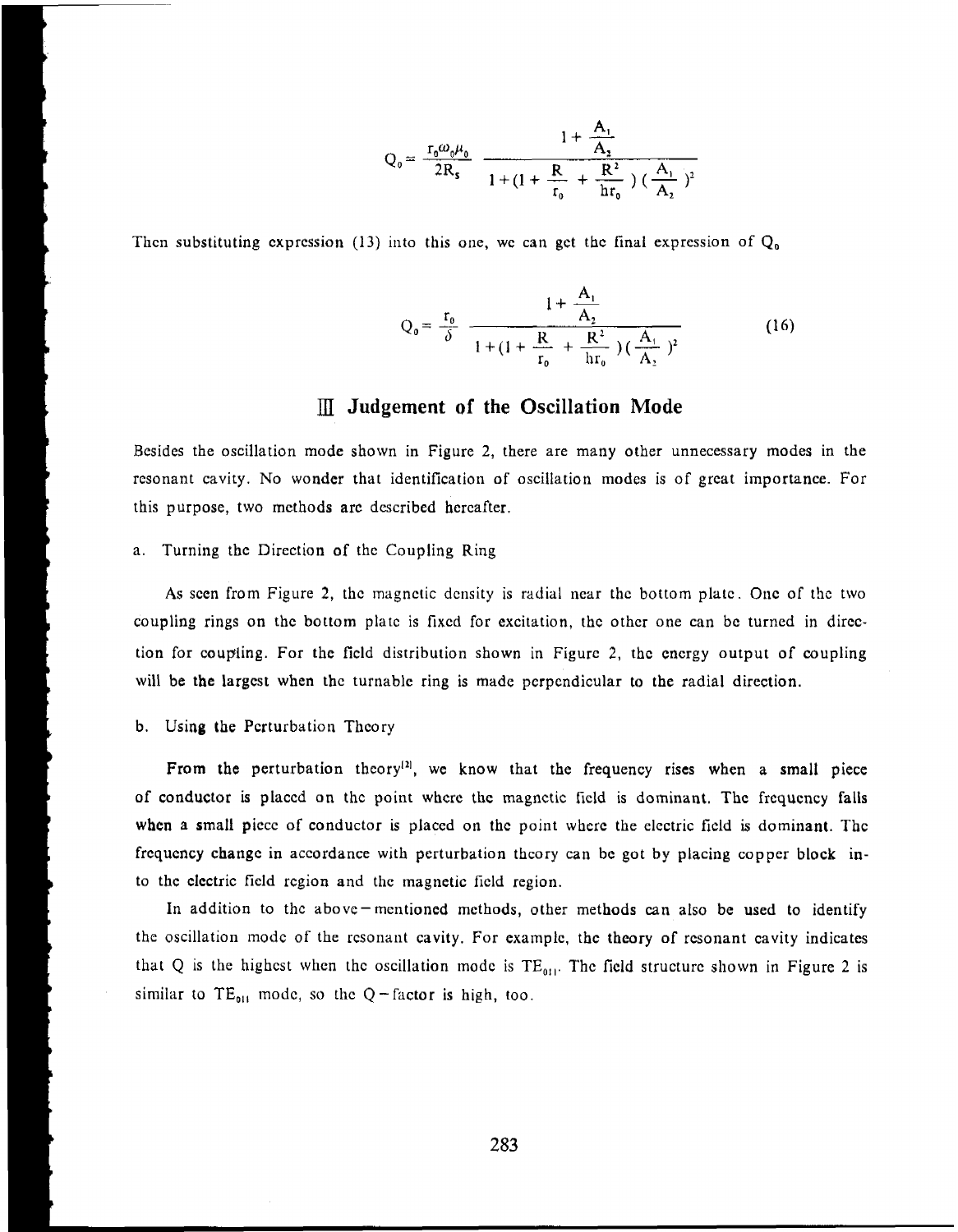## **CONCLUSION**

We have processed a resonant cavity according to the cavity structure shown in Figure 1. Its geometric dimensions (in millimeters) are as follows:

 $r_a = 50$ ,  $R = 75$ ,  $l = 7$   $W = 23$ 

Substituting these data into expressions (10) and (16) and considering that  $\delta = 2.2 \times 10^{-3}$ , we get the following rcsults:

> $\gamma_0 = 1.7 \text{GHz}$  ( $\omega_0 = 2\pi \gamma_0$ )  $Q_0 = 13270$

The test rcsults of this cavity are

Resonance frequency: 1.4GHz

 $Q - factor:$  7000

An atomic clock of model CHYMNS-1 with a resonant cavity of such dimensions has been dcvcloped by Hughes Research Laboratorics (HRL), U.S.A. The results measured are <sup>[3]</sup>

Resonance frequency: **1.4GHz** 

 $Q$  – factor: 9400

They have developed a smaller resonant cavity, whose dimensions are  $r_0 = 25$ ,  $R = 38$ ,  $l = 5.3$ ,  $W = 7.4$  (the last two are estimated data).

Thc rcsults mcasurcd **arc** 

Resonancc frequency: **1.4GHz** 

 $Q$  -factor:  $4600$ 

Substituting the dimensions of the cavity into expressions (10)and (16), we get

 $\gamma_0 = 1.6 \text{GHz}$  $Q_0 = 6900$ 

By comparing thc mcasurcd valucs with calculatcd valucs, wc find that thc rcsonancc **frc**quency tallics wcll, the Q-factor not so wcll. This **is** bccausc **that** only thc cncrgy loss on thc  $m$ ctal surfaces is calculated when deriving the  $Q$ -facotr formula, but the loss on the expoxy resin is **not** taken into account. We can consider the Q value calculated by the expression (16) is thc highest **value** for this typc of rcsonant cavity. Thc Q valuc of thc cavity of Amcrican HRL, howcver, is **higher** than ours, which indicates that fincncss of **metal they** proccsscd is higher than ours, and **the** gluc they uscd to **adhcre** thc clcctrodcs may **be** *bctter* in thc rcspcct of energy loss.